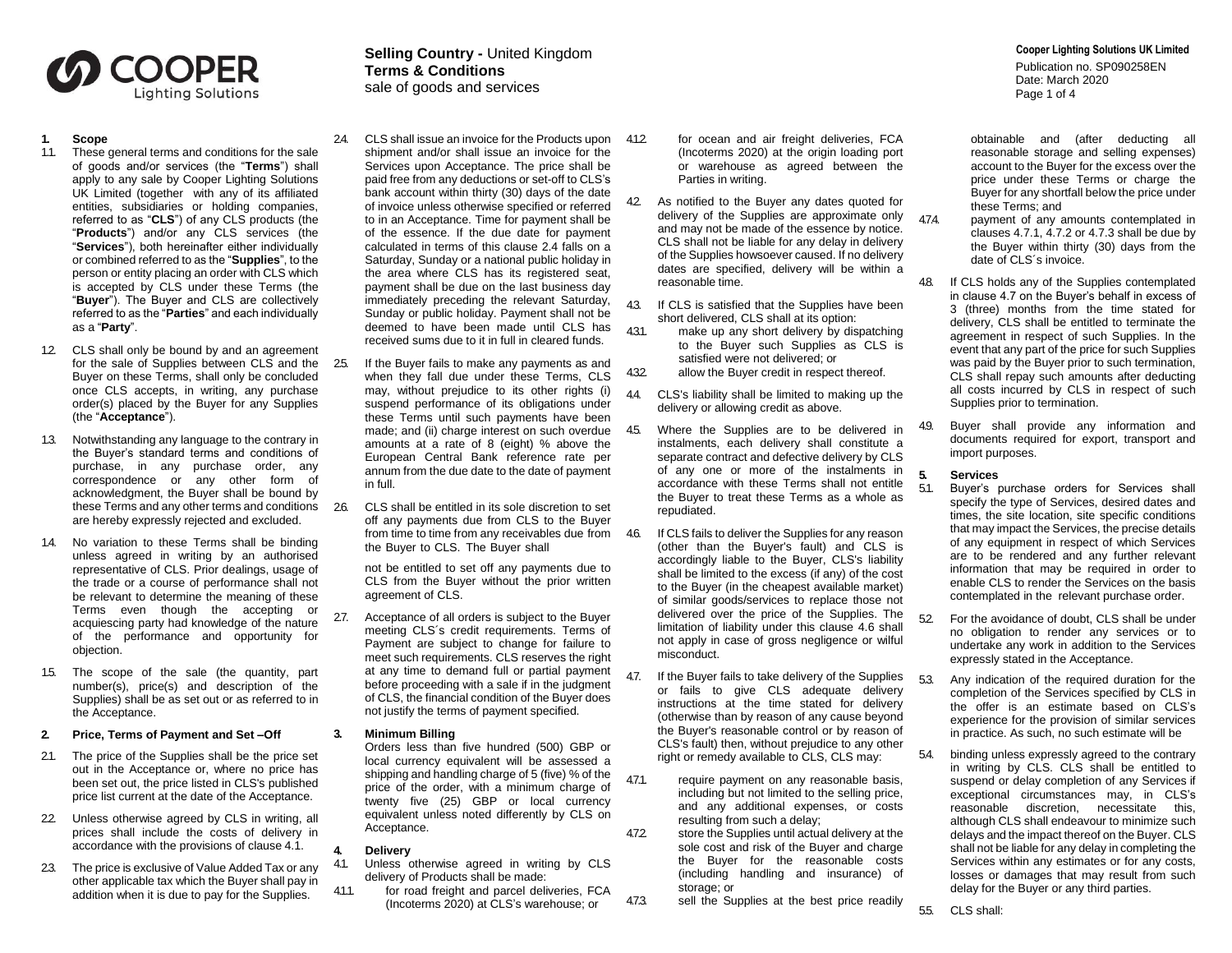

- 5.5.1. render the Services to the Buyer as agreed in the Acceptance and in accordance with these Terms;
- 5.5.2. endeavour to ensure that its employees and contractors will comply with: (i) the CLS's environment, health and safety policies available at

[http://ww](http://w/)w.cooperlighting.com/legal ("**EHS Policy**"); (ii) health, safety and security guidelines of the site(s) where the services are rendered;

(iii) any legal requirements applicable in the 573. jurisdiction where the Services are rendered;

- 5.5.3. when rendering services on non-controlled CLS sites, CLS or its contractors shall only render the Services in accordance with the EHS Guide for non-CLS controlled sites 57.4. ("**EHS Guide for Non-Controlled Sites**") and upon completion of the safety checklist required by the EHS Guide for Non- 575. Controlled Sites ("**Safety Check List**") both available at: [http://ww](http://w/)w.cooperlighting.com/legal;
- 5.5.4. supply its employees and contractors with
- such safety equipment as employees or contractors involved in rendering services 577. similar to the Services would ordinarily require. Any Buyer's additional requirements, including, but not limited to health, safety policies and security guidelines, safety equipment, training above and beyond CLS's EHS Policy ("**Buyer's guidelines**") shall be provided to CLS at the Buyer's cost.
- 5.6. CLS, at all times, will adhere to its EHS Policy and the EHS Guide for Non-Controlled Sites. If CLS, in its reasonable discretion, deems the site, or any premises where the Services are to be rendered, to be unsafe or in an unfit condition to enable CLS to render the Services on the terms and to the specifications as set out in the Acceptance, CLS shall be entitled (but not obliged) to refuse to render such Services until the Buyer ensures that the relevant site or premises complies with CLS's reasonable demands in this regard. CLS shall be entitled to invoice the Buyer for any costs incurred by CLS as a result of CLS refusing to render Services in terms of this clause.
- 5.7. Buyer shall:
- 5.7.1. provide CLS without delay and at the agreed times with such access as CLS may require 64. to any site, premises, facilities, amenities, utilities and any areas falling within the scope of the Services so as to enable CLS to render the Services unhindered and,

# **Cooper Lighting Solutions UK Limited Selling Country -** United Kingdom **Terms & Conditions**

sale of goods and services

where specific entry or use requirements are applicable, shall provide CLS with such requirements as soon as possible, but no later than 14 (fourteen) days before CLS commences with the rendering of the Services;

- 5.7.2. where required, ensure that CLS will be granted access to any third party sites, premises, facilities, amenities and any areas required for purposes of rendering the Services;
	- provide CLS with the health, safety and security guidelines of the site(s) where the Services are to be rendered. CLS reserves the right to amend the date of rendering the Services to ensure compliance with the Buyer's guidelines;
	- 5.7.4. render all reasonable assistance and cooperation to CLS in connections with CLS's performance of its duties;
	- ensure that any equipment in respect of which the Services are to be rendered, shall not bear any electrical load;
- 5.7.6. notify CLS promptly of all problems relating to the Services and cooperate with CLS to solve these matters;
	- ensure knowledge of, accept and complete CLS's safety checklist as required by CLS's guidelines on non-CLS controlled sites.
- 5.8. CLS reserves the right to subcontract any agreed Services, or component thereof, without the consent of the Buyer

### **6. Title and Risk**

- 6.1. Title to all Supplies shall be retained by CLS until all amounts due to CLS in respect of such Supplies, including any charges or interest, are paid in full.
- 6.2. Until ownership of the Supplies has passed to the Buyer, the Buyer must take all reasonable measures to keep the Supplies in a satisfactory condition to the reasonable satisfaction of CLS.
	- The Buyer shall not be entitled to pledge or in any way charge by way of security for any indebtedness any of the Supplies which remain CLS's property, but if the Buyer does so all monies owing by the Buyer to CLS shall, without prejudice to any of CLS's other rights or remedies, become due and payable immediately.

To the extent that any provision of furnishing security to CLS is invalid according to the laws where the Supplies that are retained by CLS are located, any other security which is recognised by the local law and which gives

CLS an equivalent safeguard, shall be deemed to have been agreed upon between the Buyer and CLS. The Buyer shall be bound to perform all acts and take all steps necessary for the creation and upholding of security rights for the benefit of CLS.

6.5. Risk of any loss or damage to the Supplies shall pass from CLS to the Buyer upon the delivery of the Supplies in accordance with the applicable Incoterm (Incoterms 2010) set out or referred to in the Acceptance.

# **7. Returning Products**

Authorisation and shipping instructions for the return of any Supplies must be obtained from 85. CLS in writing before any Supplies may be returned to CLS by the Buyer.

# **8. Intellectual Property Rights**

- 8.1. Each Party shall remain the owner of its Background IP and nothing contained in these Terms shall imply any transfer of title of Background IP. CLS shall be the sole owner of all Foreground IP and shall have full title to such rights.
- 8.2. The Buyer shall not do or authorise any third person to do any act which would or might damage or be inconsistent with the trademarks (which term for purposes of these Terms shall include but not be limited to trademarks, trade names, service marks, logo marks, trade dress other trade names, whether registered or unregistered) used by CLS in relation to the Supplies or to the goodwill associated therewith and, in particular, will not do or authorise the alteration, obliteration, covering up or incorporation of other marks (in whole or in part) on to the Supplies. The Buyer shall not use or authorise any third person to use the trademarks used by CLS in relation to the Supplies on any stationery, advertising, promotion or selling material other than the Supplies or other such materials supplied by CLS to the Buyer. All advertising, promotion and selling materials supplied by CLS to the Buyer shall remain the property of CLS and the Buyer shall not permit any other person to make use thereof. The use in any form of the name "CLS" or CLS's logo in the official name, company 911 name, trading or business name, domain name or other similar name of the Buyer requires the prior written approval of CLS.
- 8.3. The Buver agrees to inform CLS promptly about any infringement of any of CLS's trademarks or other Intellectual Property Rights or of any act of unfair competition of which the Buyer has knowledge. CLS and the Buyer shall then jointly

Publication no. SP090258EN Date: March 2020 Page 2 of 4

decide on appropriate action. The Buyer agrees to assist in every way possible in legal actions taken by CLS or its affiliated entities in this regard.

8.4. If any claim is made against the Buyer that the Supplies infringe or that their use or resale infringes the rights of any third party, CLS may (at its option) either secure the Buyer's right to continue to use the Supplies or replace or modify the Supplies to make them noninfringing, or if neither of these alternatives is reasonably available to CLS, refund the purchase price.

In these Terms:

- 8.5.1. "**Background IP**" means any intellectual property and Intellectual Property Rights existing before the date of the Acceptance, and any Intellectual Property Rights generated after the date of Acceptance but outside the scope of these Terms;
- 8.5.2. "**Foreground IP**" means all intellectual property and Intellectual Property Rights generated under these Terms; and
- 8.5.3. "**Intellectual Property Rights**" means any intellectual and industrial property rights including, but not limited to, copyright, moral rights and neighbouring rights, all rights in relation to: inventions (including patent rights and utility models), trademarks, confidential information (including trade secrets and know how), drawings, prototypes, algorithms, software, mask works and semiconductor topographies and all other rights resulting from intellectual activity in the industrial, scientific, literary or artistic field, afforded by law anywhere in the world whether registered or unregistered or capable of registration and all applications therefore.

# **9. Termination, Cancellation and Changes**

- 9.1. Without prejudice to any other rights of termination provided herein, the agreement between the Parties under these Terms may be terminated immediately at any time effective upon written notice under the following conditions:
	- by either Party if the other Party commits a material breach of these Terms, or a material breach of any amendments agreed by the Parties by means of a purchase order and Acceptance, and such breach is not cured within thirty (30) business days of written notice of such breach, if such breach is not reasonably subject to cure within thirty (30) business days, the Party in breach has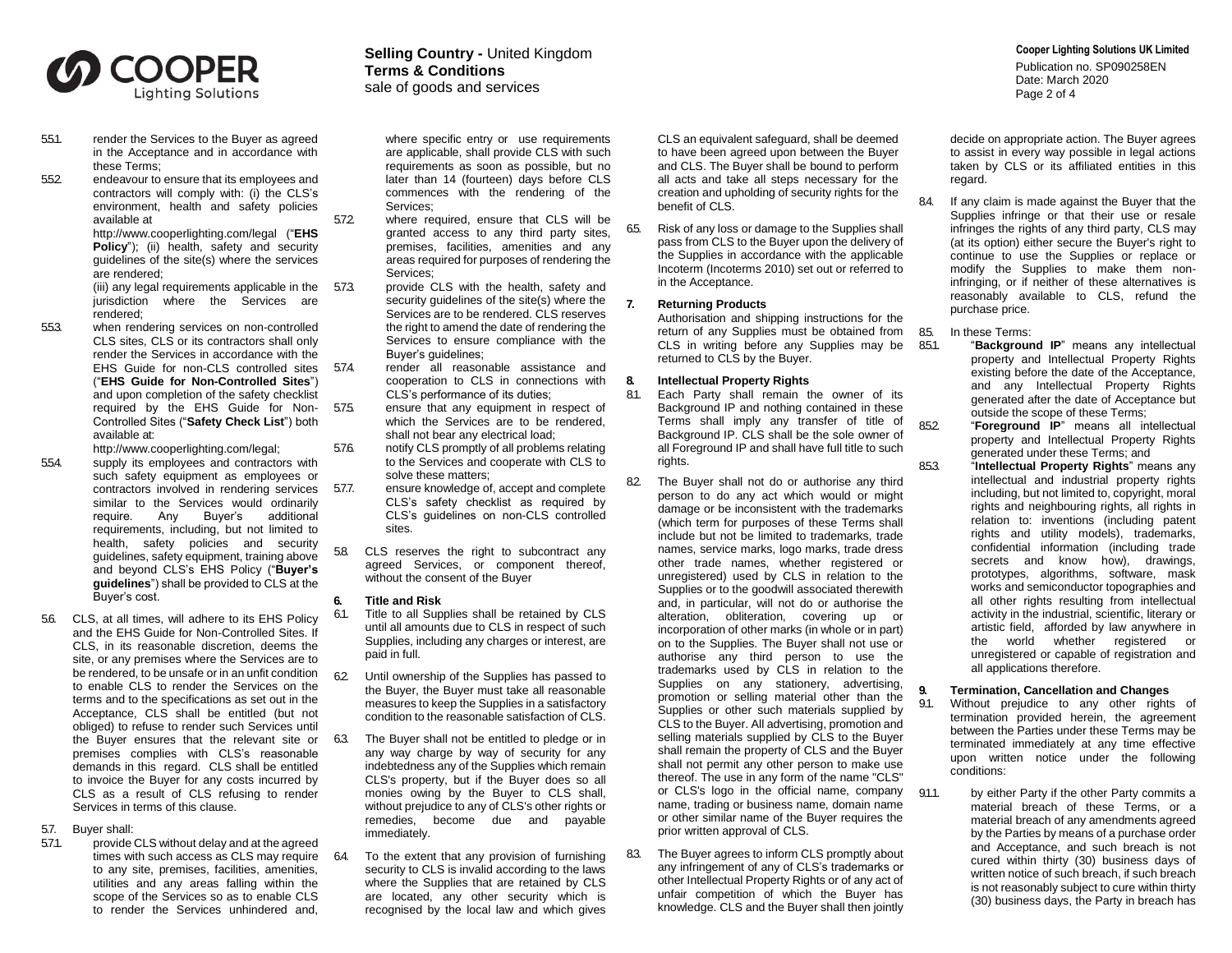

not commenced a continuous good faith effort to cure the default;

- 9.1.2 by either Party if the other Party commits any act of bankruptcy or has a receiver, administrative receiver or manager, administrator appointed or compounds with its creditors or takes or suffers any similar action inconsequence of debt or if being a company it enters into liquidation whether compulsorily or voluntarily, in which event any outstanding amounts under these Terms shall become immediately due and payable notwithstanding any previous agreement or arrangement to the contrary.
- 92 The Parties may agree to make changes to an order after Acceptance in writing from time to time.
- 9.3. Parties agree that the termination rights specified in this clause 9 are meant to be exhaustive and as such agree to waive any other termination rights they may have under any applicable law to the extent such waiver of termination rights is permitted under such applicable law.
- **10. Warranty**
- 10.1. Unless otherwise agreed in writing by the Parties, CLS warrants to the Buyer that the Products shall be free from defects in design, material, and workmanship ("**Defects**"), under normal use, for a maximum period of twelve (12) months ("**Warranty**") from the date of invoice for such Supplies. CLS shall, subject to the provisions of these Terms and for the duration of the Warranty, remedy any material Defect in the Products resulting from faulty design, material or workmanship which impairs the functioning of the relevant Products. There shall be no claims based on Defects in cases of insignificant deviations, of only minor impairment of usability or from non- reproducible software errors.
- 102. CLS shall render the Services to the best of its ability and with reasonable care, diligence, skill and in a professional manner. Should the Services fail to comply with such standards, CLS agrees to remedy any deficient Services at no additional cost to the Buyer provided that CLS has received written notification within 7 (seven) days following the completion of the specific Services giving rise to the claim. Furthermore, Buyer agrees to hold CLS harmless from any liability arising from rendering Services in accordance with Buyer's specifications or instructions. CLS shall not be required to remedy or provide any Services for

# **Cooper Lighting Solutions UK Limited Selling Country -** United Kingdom **Terms & Conditions** sale of goods and services

defects not falling under the provisions of 10.2. Any request for additional work (labor and spare parts) including additional remedial services outside of 10.2 shall be quoted separately by CLS.

- 10.3. This limited Warranty shall not apply to any Supplies or component thereof which:
- 10.3.1. has been repaired or altered outside of CLS's factory in any manner so as, in CLS's sole judgment, to affect its serviceability;
- 10.3.2. has been subject to alteration, accident, misuse, abuse, neglect or abnormal wear;
- 10.3.3. has been installed, operated or used in a manner contrary to CLS's instructions, or due to failure to follow CLS's instructions for operation and maintenance; or
- 10.3.4. has been subjected to abnormal or unusual physical or electrical stress or environmental conditions misused or negligently handled or operated.
- 10.4. CLS shall not be liable for damage due to third party acts, atmospheric discharges, excess voltage, chemical influences and for loss and damage in transit. The Warranty does not cover the replacement of parts subject to normal wear and tear. CLS gives no warranty for the sale of used Products. If the Supplies are manufactured by CLS on the basis of design data, design drawings, models or other specifications supplied by the Buyer, CLS's Warranty shall be restricted to non-compliance with the Buyer's specifications as approved by CLS under these Terms.
- 10.5. CLS's sole obligation and Buyer's sole remedy under the Warranty shall be, at CLS's option and discretion, to either repair or replace at no additional charge, the defective Products (or the defective part of the Supplies) thereof, which is proved to breach such Warranty.
- 10.6. Except for the express Warranty set forth above, CLS makes no other representations or warranties, express or implied, statutory or otherwise, regarding the Supplies, their fitness for any particular purpose, their merchantability, their quality, their non-infringement, or otherwise. CLS makes no representation that its software will work in combination with any hardware or software products provided by third parties, that the operation of the software will be uninterrupted or error-free, or that all software defects will be corrected.
- 10.7. The Buyer shall expressly not have any claim with regard to expenses incurred in the course of supplementary performance, including costs for travel, transport, labour, and material, to the

extent that expenses are increased because the subject-matter of the Supplies has subsequently been brought to another location than the place of delivery. CLS shall not be held liable for any software, firmware, information or memory data of Buyer or its end customers contained in, stored on, or integrated with any equipment returned to CLS for repair, whether or not under warranty.

- 10.8. All drawings, descriptive matter, specifications and advertising issued by CLS and any descriptions or illustrations contained in CLS's catalogues or brochures are issued or published for the sole purpose of giving an approximate idea of the Supplies described in them. They will not form part under these Terms in general or this Warranty specifically. CLS may make any changes in the specifications, design or materials of the Supplies which are required to conform with any applicable safety or other statutory requirements, or where the Supplies are to be supplied to CLS's specifications, which do not in CLS's reasonable opinion materially affect the quality or performance of the Supplies.
- 10.9. The Buyer shall only have a claim for damage based on Defects within the limits set forth in these Terms.

# **11. Liability**

- 11.1. The remedies of the Buyer under these Terms are exclusive and are its sole remedies for any failure of CLS to comply with its obligation hereunder.
- 11.2. In no event, whether under contract, statutory law or tort, shall the aggregate liability of CLS under these Terms exceed the lower of \$1,000,000 or the price paid in respect to the Supplies to which such liability relates, to the extent permitted by mandatory law. This limit of liability is cumulative and not per-incident (i.e. the existence of two or more claims will not enlarge this limit). Furthermore, it applies cumulatively to all of CLS's affiliated entities.
- 11.3. In no event, whether under contract, statutory law or tort, shall CLS or its affiliated entities, officers, directors, employees, agents, be liable for indirect, incidental or consequential damages, including but not limited to loss of profit, loss of use, loss of production or penalty payments, to the extent permitted by mandatory law.
- 11.4. The limitations of liability contemplated in this clause 11 shall not apply in the following cases:
- 11.4.1. the liability results from the mandatory law applicable for CLS product liability;

Publication no. SP090258EN Date: March 2020 Page 3 of 4

- 11.42 intent:
- 11.4.3. gross negligence on the part of the owners. legal representatives or executives of CLS arising from or relating to CLS's performance under these Terms;
- 11.4.4. fraud; or
- 11.45. negligent injury to life, limb or health.

### **12. Transfer of Rights and Obligations; Indemnification**

- 121. The Buyer is only entitled to transfer any rights to its customers resulting out of these Terms within the limits set forth herein. Any obligations exceeding these Terms remain at the sole responsibility of the Buyer. The Buyer shall provide the user (including its employees) of the Supplies with all CLS supplied product notices,<br>warnings, instructions, recommendations instructions, recommendations and similar materials.
- 12.2. The Buver shall indemnify and hold CLS harmless from and against all losses, claim damages or other costs of any nature or kind whatsoever (including attorneys` fees) arising from a breach of any provision of these Terms by the Buyer or the negligence, misconduct or actions of the Buyer, its officers, employees, agents of contractors. The same applies to any loss, cost or expenses incurred by CLS for claims made by any customer of the Buyer to the extent that such loss, cost or expense is in excess of the liability limits set forth in these Terms including, without limitation, the provisions of the Warranty.

## **13. Export Regulations and Anti-Corruption**

- 13.1. The performance of any obligations under these Terms is conditional upon that no hindrances attributable to applicable local, United Nations (UN) or United States of America (US) or otherwise applicable national, European Union or international rules of foreign trade law or any sanctions or any embargoes exist.
- 13.2. The Buyer shall comply with all laws as set forth in clause 13.1. The Buyer shall not take any action which could place CLS or any other associated company in jeopardy of breaching or violating any such laws, regulations, provisions and/or acts or any interpretations thereof.
- 13.3. The Buyer agrees to comply fully with all applicable anti-corruption laws and regulations, including (but not limited to) those in the jurisdiction in which the Buyer is registered, the U.S. Foreign Corrupt Practices Act and the U.K. Bribery Act. The Buyer agrees to comply with CLS's Worldwide Anti-Corruption Policy and Worldwide Gift & Entertainment Policy, copies of which are available on request.